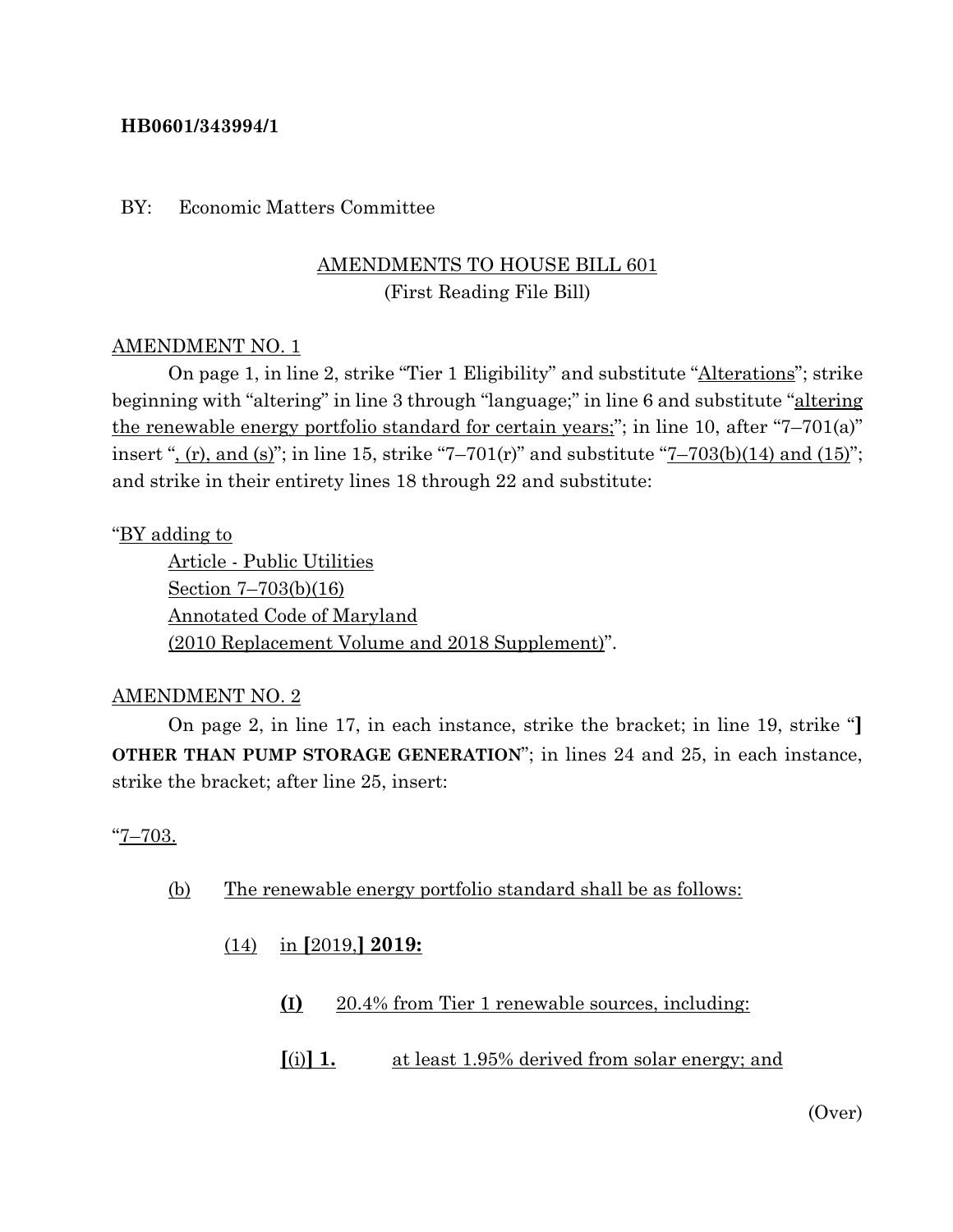#### **HB0601/343994/1 Economic Matters Committee Amendments to HB 601 Page 2 of 3**

 $\lbrack \text{(ii)} \rbrack$  **2.** an amount set by the Commission under § 7–704.2(a) of this subtitle, not to exceed 2.5%, derived from offshore wind energy; and

#### **(II) 2.5% FROM TIER 2 RENEWABLE SOURCES;**

- (15) in 2020 **[**and later,**]:**
	- **(I)** 25% from Tier 1 renewable sources, including:
	- **[**(i)**] 1.** at least 2.5% derived from solar energy; and

 $\lim_{x \to 0} 2$  an amount set by the Commission under § 7–704.2(a) of this subtitle, not to exceed 2.5%, derived from offshore wind energy**; AND**

## **(II) 2.5% FROM TIER 2 RENEWABLE SOURCES; AND**

# **(16) IN 2021 AND LATER, AT LEAST 25% FROM TIER 1 RENEWABLE SOURCES, INCLUDING:**

## **(I) AT LEAST 2.5% DERIVED FROM SOLAR ENERGY; AND**

# **(II) AN AMOUNT SET BY THE COMMISSION UNDER § 7– 704.2(A) OF THIS SUBTITLE, NOT TO EXCEED 2.5% DERIVED FROM OFFSHORE WIND ENERGY**.".

On page 3, in lines 2, 15, and 18, in each instance, strike the bracket; in line 16, strike "2018" and substitute "**2020**"; and strike in their entirety lines 19 through 21 and substitute: